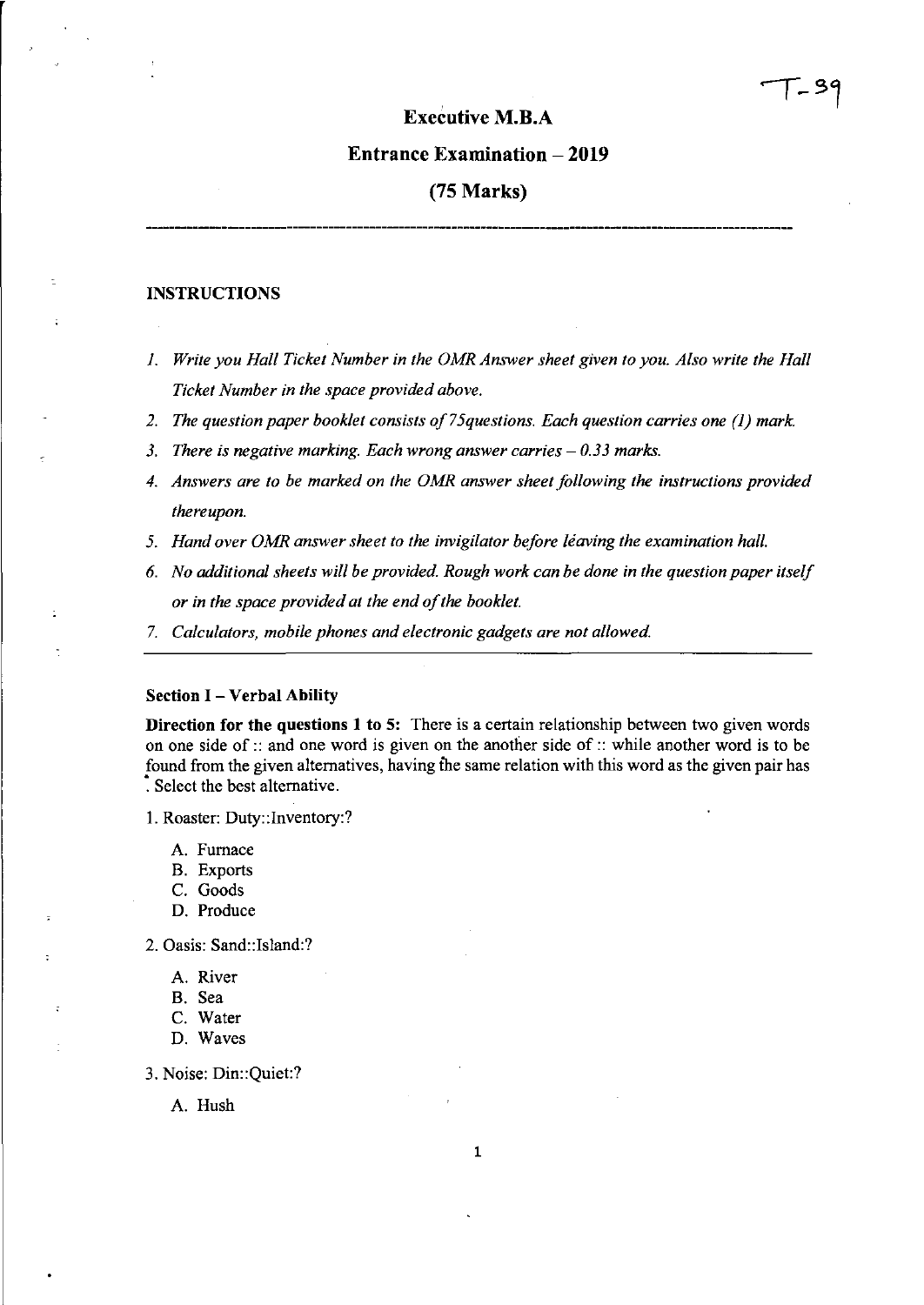- B. Dumb
- C. Gag

,

D. Mouth

4. Annihilation: Fire:: Cataclysm:?

- A. Earthquake
- B. Flood
- C. Emergency
- D. Steam
- 5. Visitor: Invitation ::witness?
	- A. Subpoena
	- B. Permission
	- C. Assent
	- D. document

**Direction for questions 6 to 10:** Understand the relationship in the sentence given and complete the statement

<u>। – 39</u>

6. What is related to lapse in the same way as session is related to conclude ---------------?

- A. Leave
- B. Permit
- C. Agency
- D. Policy

7. Inch is related to centimeter in the same way as Pint is related to ---------

- A. Litre
- B. Volume
- C. Gallon
- D. Viscosity

8. Venus is to Earth as Mercury is to -------------

- A. Sun
- B. Pluto
- C. Mars
- D. Moon

9. Forfiet is to surrender in the same way as Remit is to ----------

- A. Perceive
- B. Confiscate
- C. Exempt
- D. Cancel

10. South is related to North-west in the same way as west is related to--------

- A. South-west
- B. East
- C. North-east
- D. South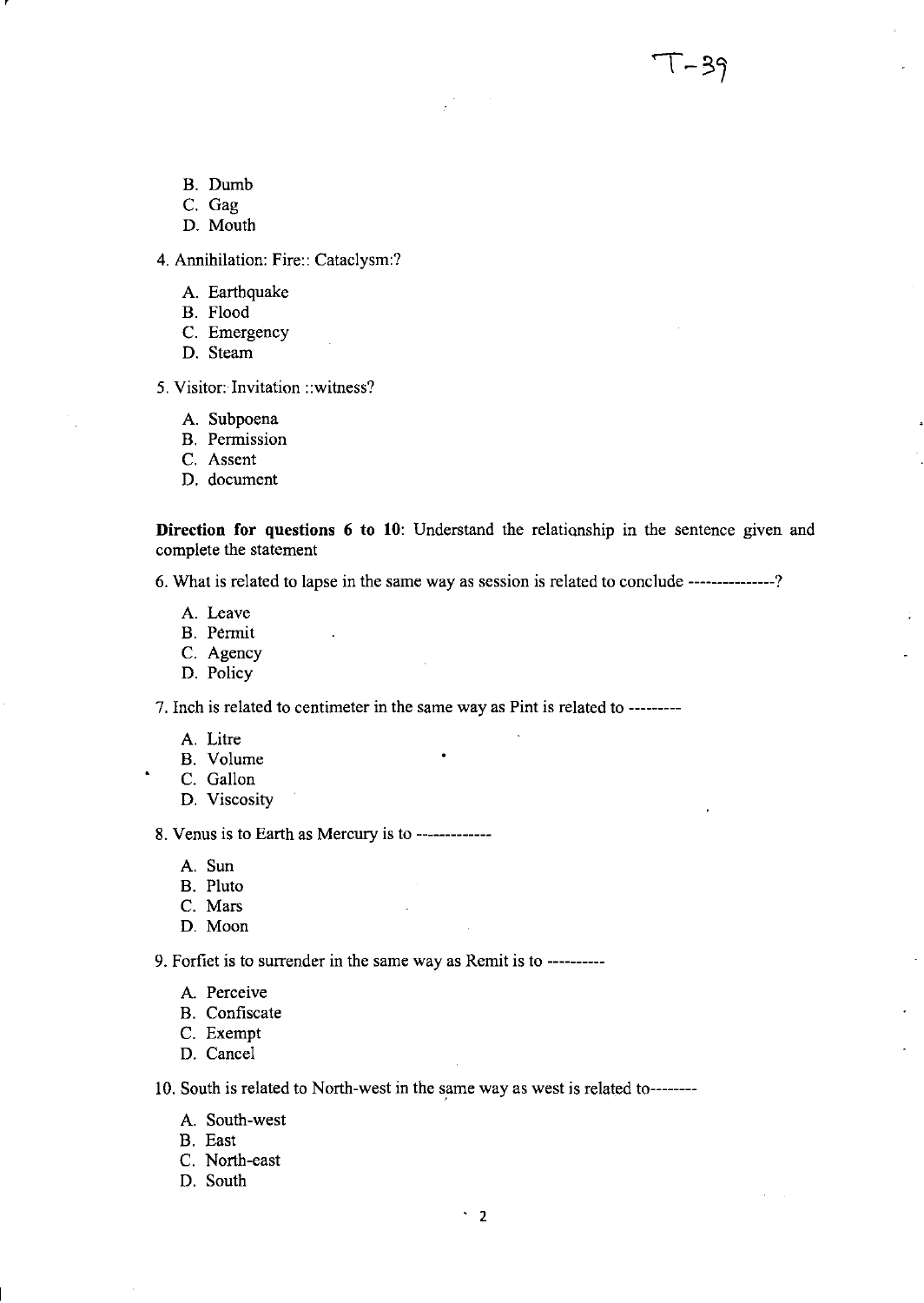**Direction for questions 11 to 15:** The following questions consist of two words each that have a certain relationship to each other, followed by four lettered pairs of words. Select the lettered pair that has the same relationship as the original pair of words.

- 11. Gregarious: Outgoing
	- A. Groggy: lucid
	- B. Grouchy: irritable
	- C. Aggressive: extrovert
	- D. Gritty: sociable
- 12. Ecstasy: Pleasure
	- A. Hatred: Affection
	- B. Joy: Grief
	- C. Rage: Anger
	- D. Mumble: Speak
- 13. Pain: Ache
	- A. Fever: Illness
	- B. Suffering: Trouble
	- C. Lazy: lethargic
	- D. Damp: arid

14. Agreement: Dissent

- A. Touchdown: Penalty
- B. Latitude: resistance
- C. Schism: Diverge
- D. Impasse: concede

15. Money: transaction

- A. Life: Death
- B. Water: Drink
- C. Ideas: Exchange
- D. Language: Conversation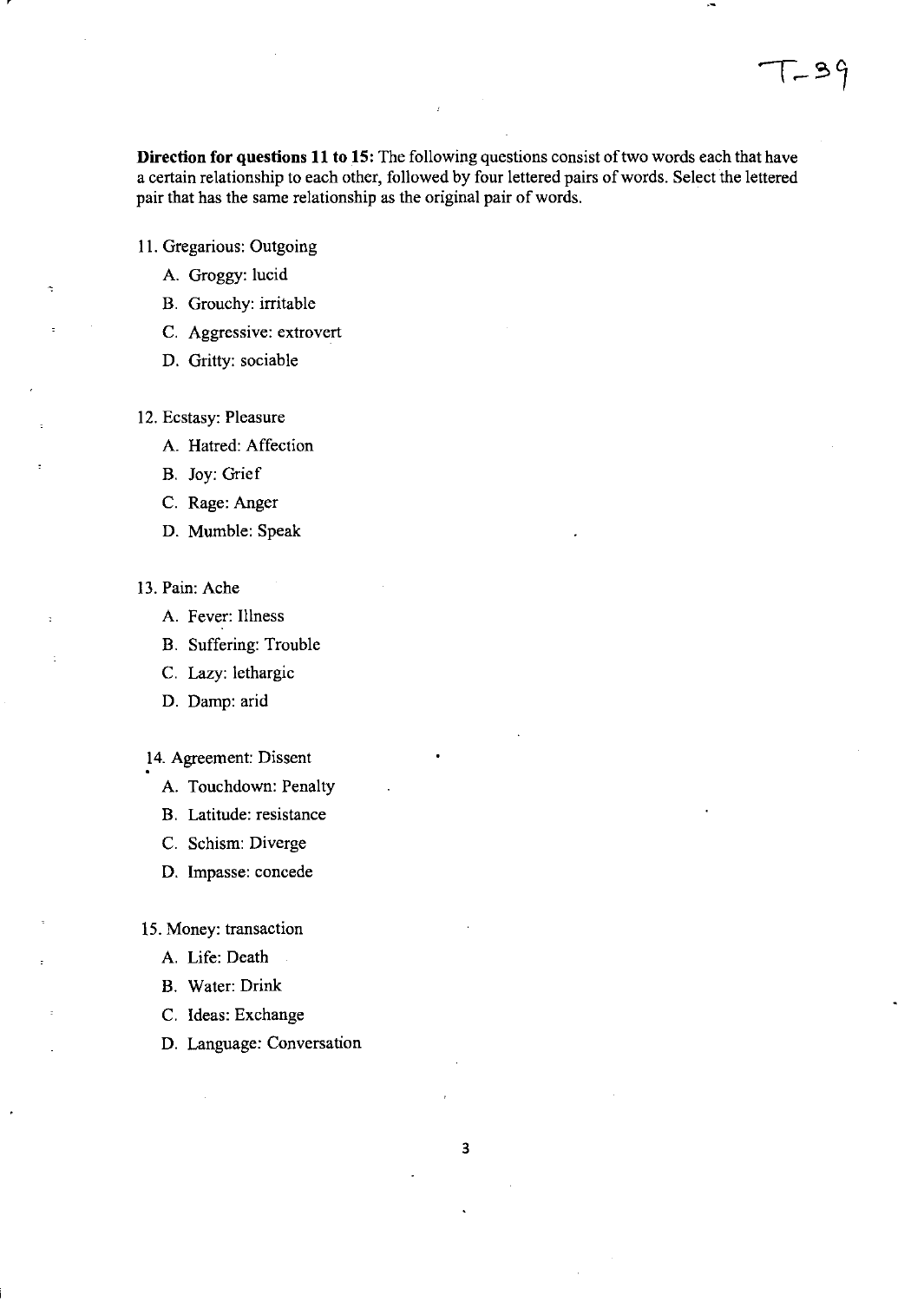#### **Section II - Logical Reasoning**

**Direction (Qs. 16-18):** Each of these questions has a statement followed by two conclusions I and **II.** Consider the statement and the following conclusions. Decide which of the conclusions follows from the statement. Mark answers as  $-$ 

- A. if conclusion I follows
- B. if conclusion II follows
- C. if neither conclusion follows
- D. if both conclusions follow
- 16. Statement:

India has great potential for consumer products.

Conclusions:

- I. Inflation is curbing demand for consumer produots.
- II. A very large population of the country has a great appetite for consumer products.
- 17. Statement:

Introduction of computers and networking revolutionized banking services.

Conclusions:

- I. Computers have reduced paperwork to a very large extent
- II. All banking functions can be operated and viewed easily on computers.

### 18. Statement:

Productivity of Indian agriculture is very low.

Conclusions:

I. Indian agriculture is largely dependent on timely rains

- **II.** Indian farmers have not introduced latest technology into the system
- 19. Statement: Footpaths of a busy road are crowded with vendors selling cheap items.

### Courses of Action:

- I. The help of police should be sought to drive them away.
- II. Some space should be provided to them where they can earn their bread without blocking footpaths.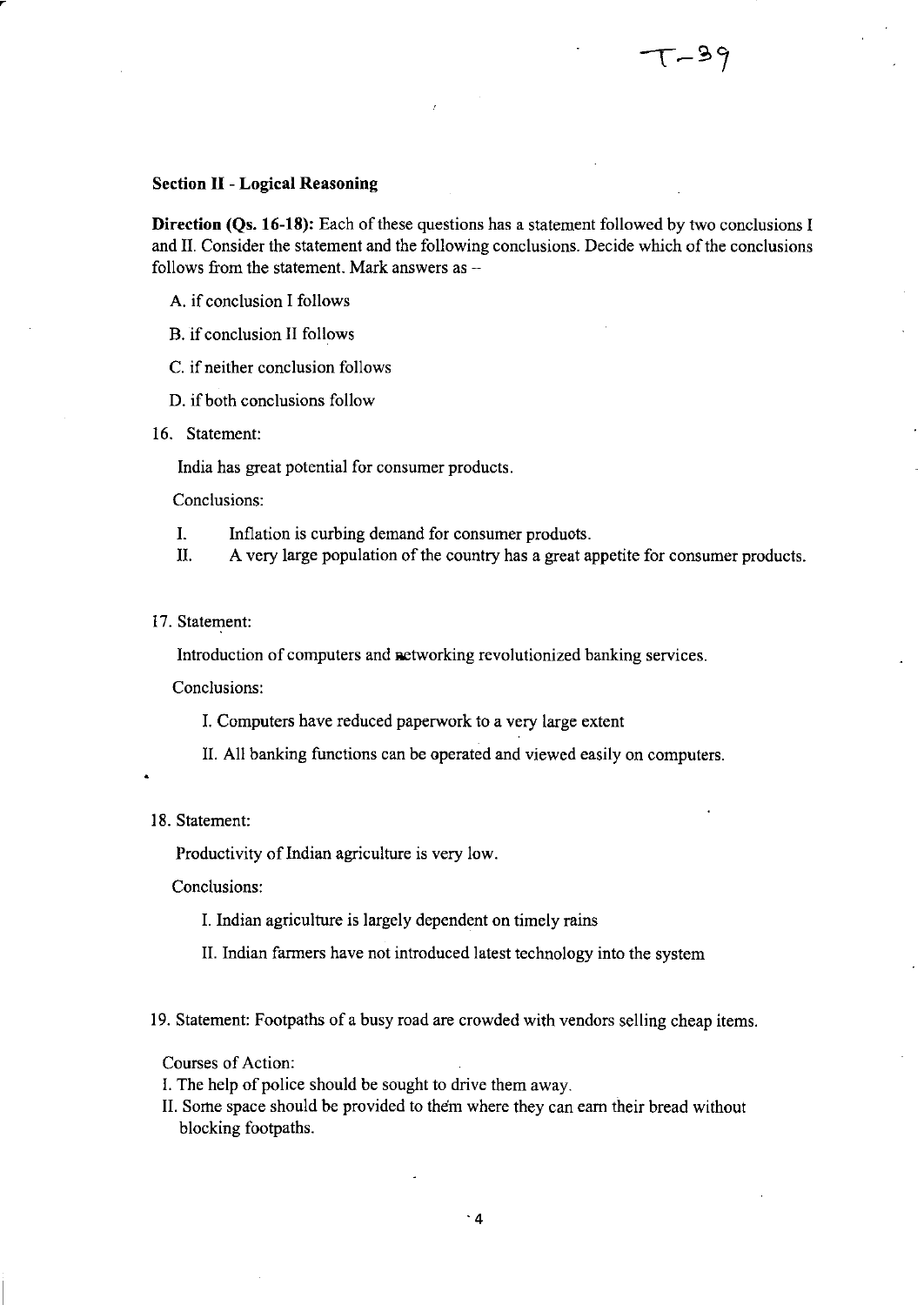A. Only I follows

B. Only II follows

- C. Either I or II follows
- D. Both I or II Follows

Directions (Qs. 20 - 24): Read the following information to answer these questions. There are six children playing football namely G, H, I, J, K and L. G and K are brothers. L is the only sister of K. I is the only son of G's uncle. H and J are the daughters of the brother of I's father.

I

20. How is J related to G?

A. Sister

B. Niece

C. Cousin

D.Uncle

21. How is I related to L?

- A. Cousin
- B. Son
- C. Uncle
- D. Brother

22. How many male players are there?

- A. One
- B. Three
- C. Four
- D. Five

 $23<sub>4</sub>$  Krishna is the mother - in - law of Bindu who is the sister - in - law of Ahsaan. Dharmender is the father of Sandeep, the only brother of Ahsaan. How is Krishna related to Ahsaan?

- A. Wife
- B. Aunt
- C. Mother in law
- D. Mother

24. If table is called chair, chair is called cot, cot is called pot and pot is called filter, where does a person sit?

- A. pot
- B. cot

C. chair

D. filter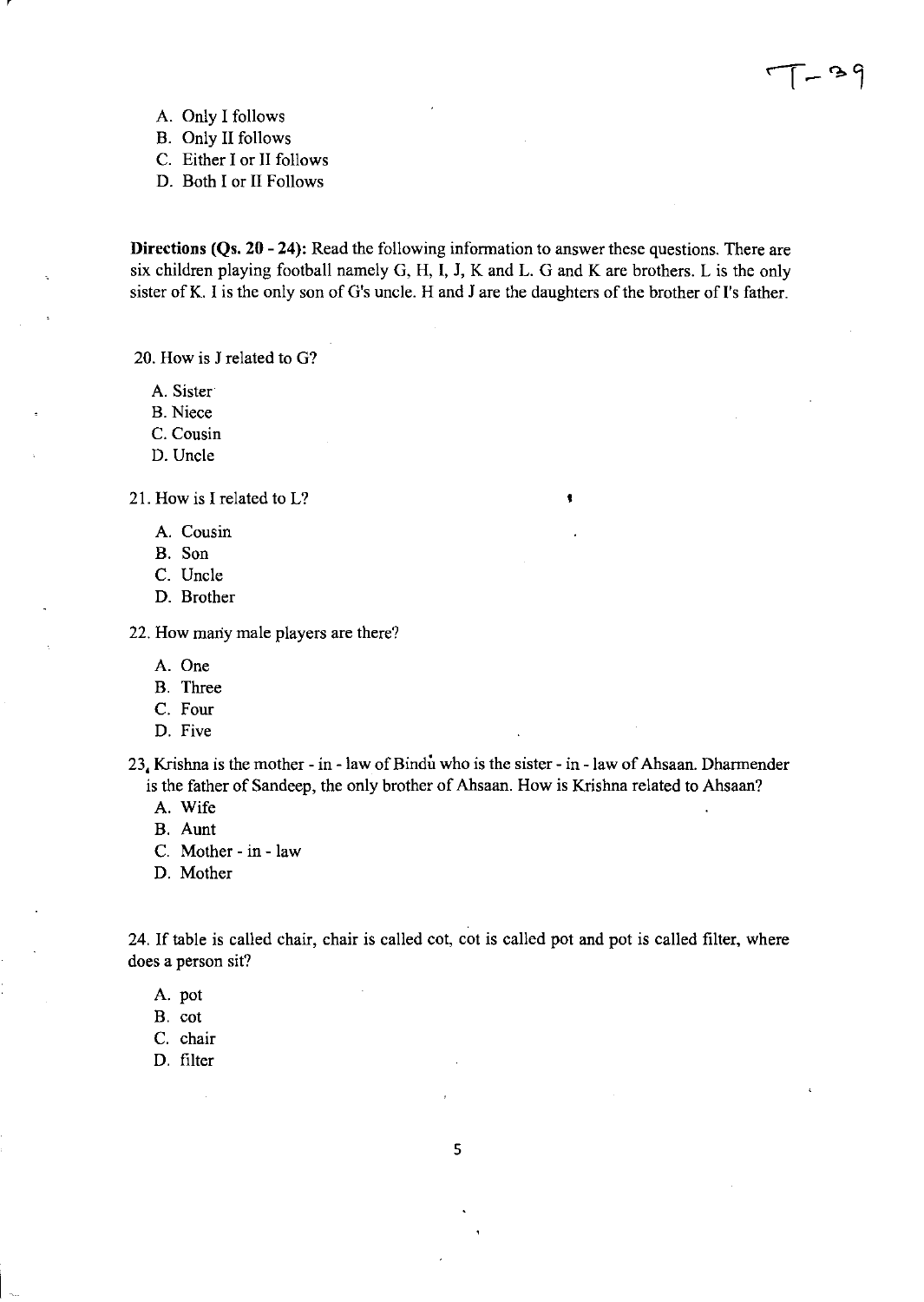25. Which of the following will come in place of the question mark (?) in the following sequence? 6C7, 8F10, 11J14, 15O19,?

A. 25U20

r

B. 20U25

- C. 20U24
- D. 19U25

In each of the following questions find out the alternative which will replace the question mark.

26. Precocious: Futile :: Exquisite: ?

A. Grandiose

B. Outburst

C. Careless

D. Lifeless

27. Five persons F, M, K, **J,** E are sitting in a straight row, not necessarily in the same order. M do not sit in the middle and is the immediate left of J. F and J occupy the extreme positions. K sits between F and E.

If the position of K and J are interchanged, which of the following option denotes the first two people?

- A. EJ B. FK C. FE
- D. FJ

28. One morning after sunrise, Suresh was standing facing a pole. The shadow of the pole fell exactly to his right. To which direction was he facing?

A. East

- B. West
- C. South

D. North

29. You are in a bus. The bus reaches your stop but still you have not purchased the ticket because of heavy rush. What will you do?

A. Jump out quickly to avoid embarrassment

B. call the conductor, give him the money and get the ticket

C. Hand the money to someone sitting nearby to give it to the conductor

D. Give a complaint against conductor

30. Mr. Raju has joined the organization four years back as an Officer. He stays with his wife and two children. Neither he nor his wife owns a house.

A. if the employee is to be provided with accommodation

. 6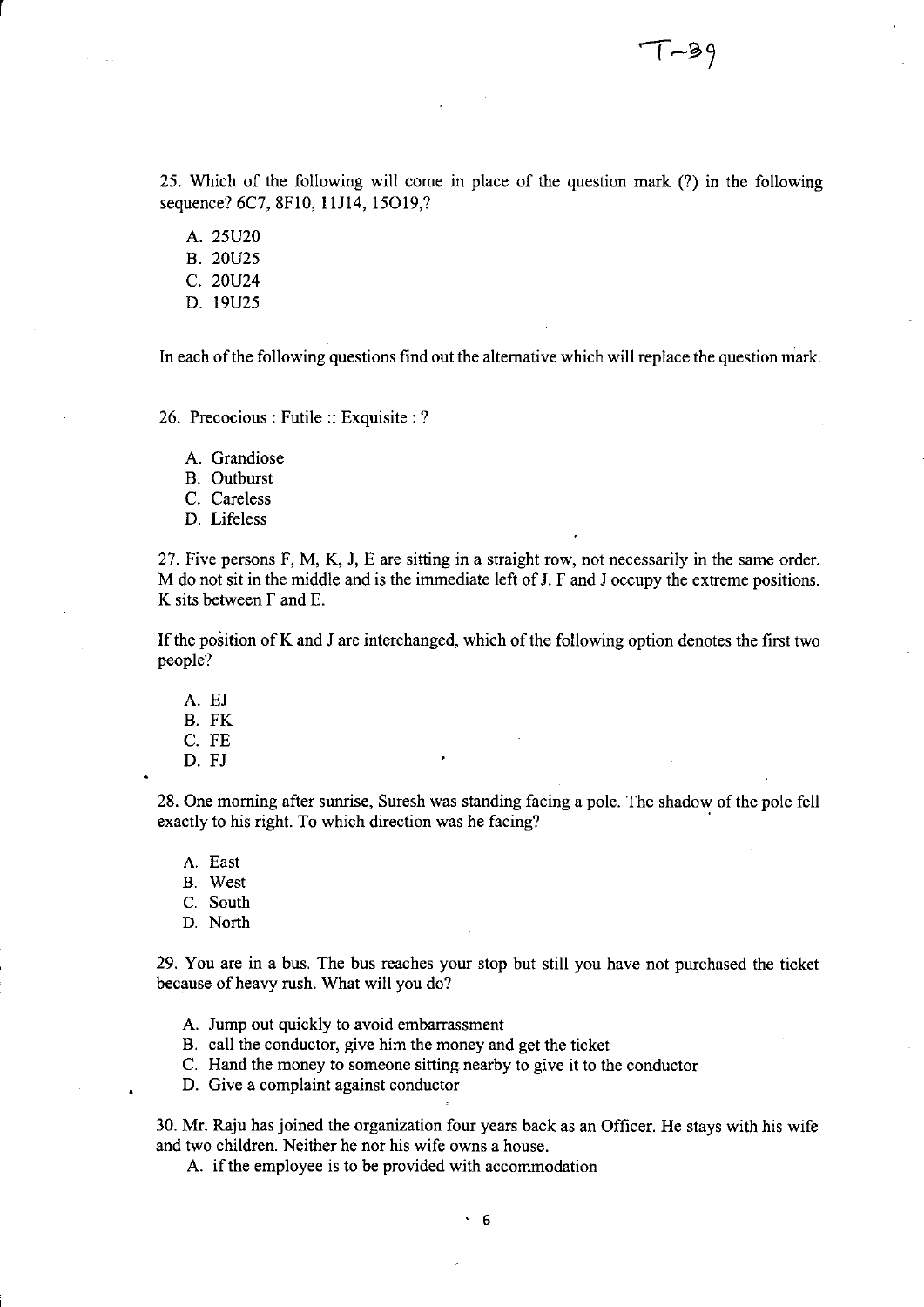- B. if the employee is not to be provided with accommodation
- C. if the complete infonnation s regards all the above criteria are not provided in the question
- D. if the case is to be referred to the Director, Finance

### Section **III** - Data sufficiency and data interpretation

Directions for questions (31- 35): The following table gives the sales of batteries manufactured by a company over the years.

Number of Different Types of Batteries Sold by a Company over the Years (Numbers in Thousands)

| Year | <b>Types of Batteries</b> |     |      |      |      |              |  |
|------|---------------------------|-----|------|------|------|--------------|--|
|      | 4AH                       | 7AH | 32AH | 35AH | 55AH | <b>Total</b> |  |
| 1992 | 75                        | 144 | 114  | 102  | 108  | 543          |  |
| 1993 | 90                        | 126 | 102  | 84   | 126  | 528          |  |
| 1994 | 96                        | 114 | 75   | 105  | 135  | 525          |  |
| 1995 | 105                       | 90  | 150  | 90   | 75   | 510          |  |
| 1996 | 90                        | 75  | 135  | 75   | 90   | 465          |  |
| 1997 | 105                       | 60  | 165  | 45   | 120  | 495          |  |
| 1998 | 115                       | 85  | 160  | 100  | 145  | 605          |  |

31. What was the approximate percentage increase in the sales of 55AH batteries in 1998 compared to that in 1992?

٠

 $\ddot{\phantom{1}}$ 

A. 28%

 $\bar{z}$ 

 $B. 31%$ 

C. 33%

D. 34%

32. The total sales of all the seven years is the maximum for which battery?

A. 4AH B. 7AH C. 32AH D. 35AH

33. What is the difference in the number of 35AH batteries sold in 1993 and 1997?

- A. 24000 B. 28000
- 
- C. 35000<br>D. 39000 39000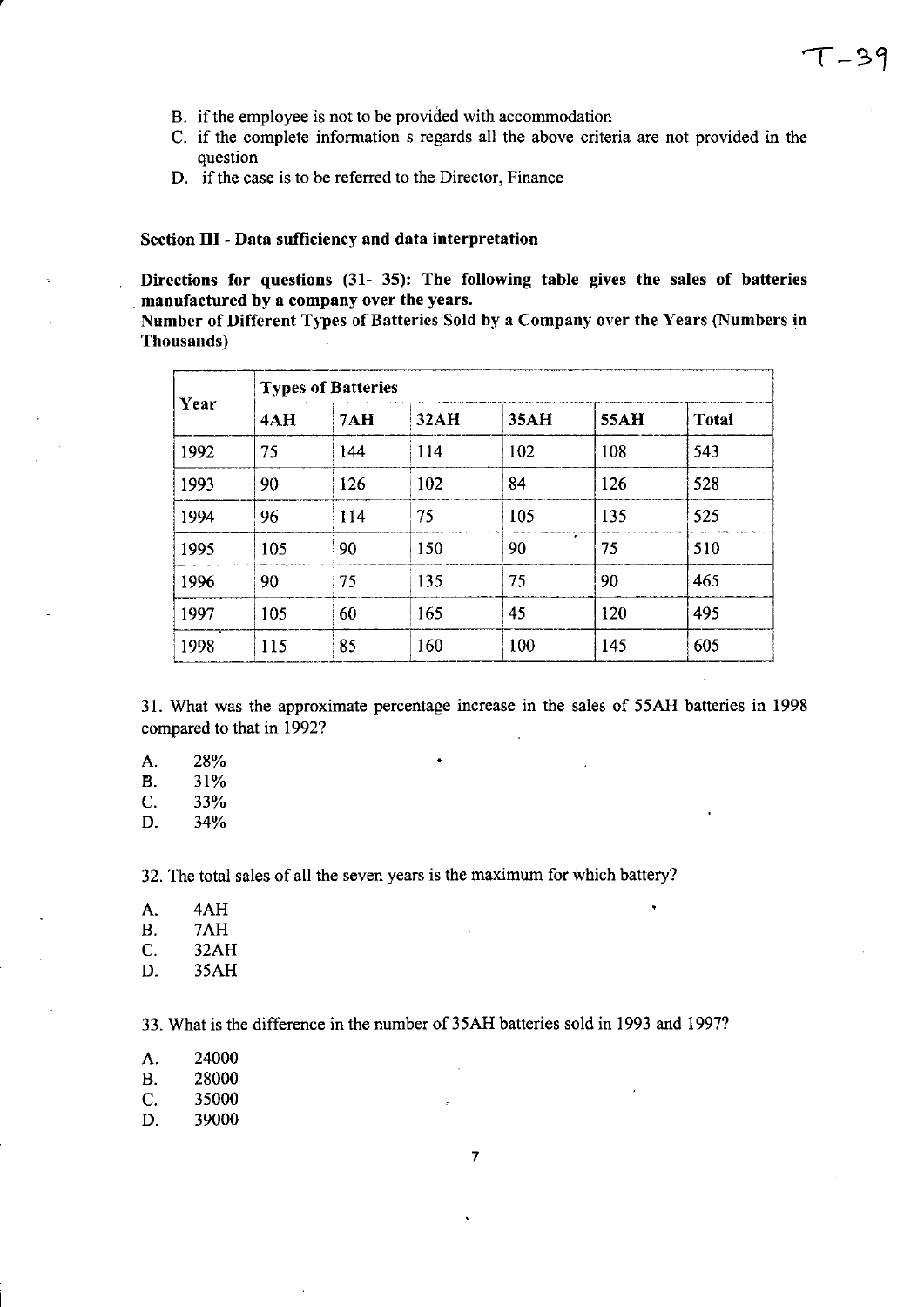34. The percentage of 4AH batteries sold to the total number of batteries sold was maximum in the year?

A. 1994 B. 1995 C. 1996 D. 1997

 $\vert$ 

35. In case of which battery there was a continuous decrease in sales from 1992 to 1997?

A. 4AH B. 7AH C. 32AH D. 35AH

Directions for questions (36-40): The following pie-chart shows the percentage distrihution of the expenditure incurred in publishing a. book. Study the pie-chart and the answer the questions based on it. Various Expenditures (in percentage) Incurred in Publishing a Book



36. Iffor a certain quantity of books, the publisher has to pay Rs. 30,600 as printing cost, then what will be amount'of royalty to be paid for these books?

| А.        | Rs. 19,450       |
|-----------|------------------|
| <b>B.</b> | Rs. 21,200       |
| C.        | Rs. 22,950       |
| n.        | <b>D. 94 ISO</b> |

D. Rs.26,150

37. What is the central angle of the sector corresponding to the expenditure incurred on Royalty?

A. 15° B. 24°

- C. 54°
- D. 48°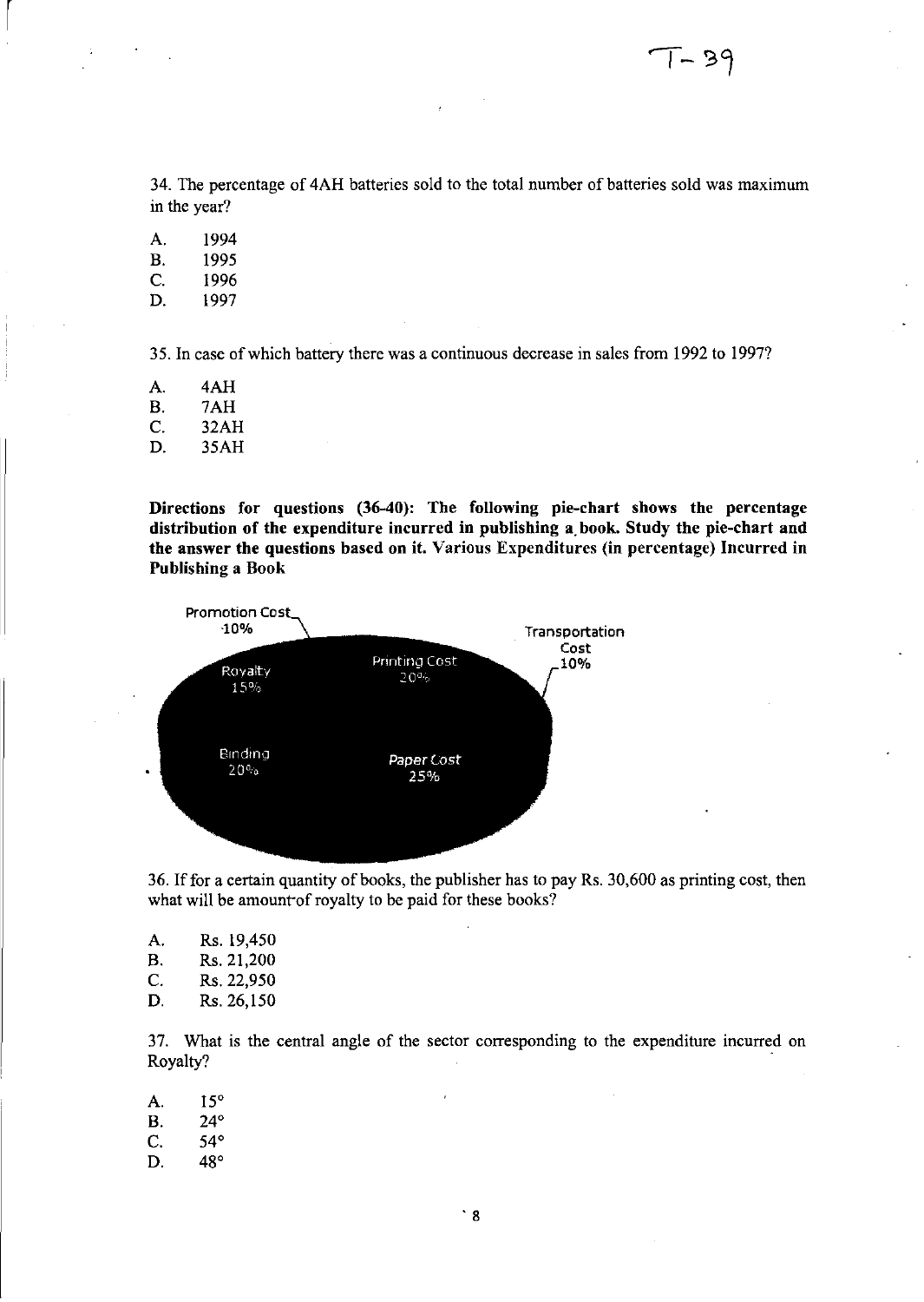38. The price of the book is marked 20% above the c.P. If the marked price of the book is Rs. 180, then what is the cost of the paper used in a single copy of the book?

A. Rs.36 B. Rs.37.50 C. Rs.42 D. Rs.44.25

39. If 5500 copies are published and the transportation cost on them amounts to Rs. 82500, then what should be the selling price of the book so that the publisher can earn a profit of 25%?

A. Rs. 187.50 B. Rs. 191.50 C. Rs.175 D. Rs.180

40. Royalty on the book is less than the printing cost by:

A. 5% B. 33% C. 20% D. 25%

Direction for questions (41- 45): Each question given below has a problem and two statements numbered I and II giving certain information. You have to decide if the information given in the statements is sufficient for answering the problem. Indicate your answer as

- A. If the data in statement I alone are sufficient to answer the question;
- B. If the data in statement II albne are sufficient to answer the question;
- C. If the data in both statement I and II are needed to answer the question;
- D. If both the statement I and II are not sufficient to answer the question.

41. What is Reena's rank in the class?

I. There are 26 students in the class.

II. There are 9 students who have scored less than Reena.

42. Who is the father of M?

I. A and B are brothers.

- II. B's wife is sister of M's wife.
- 43. How is Rakesh related to Keshav?

I. Tapan's wife Nisha is parental aunt of Keshav.

II. Rakesh is the brother of a friend of Nisha.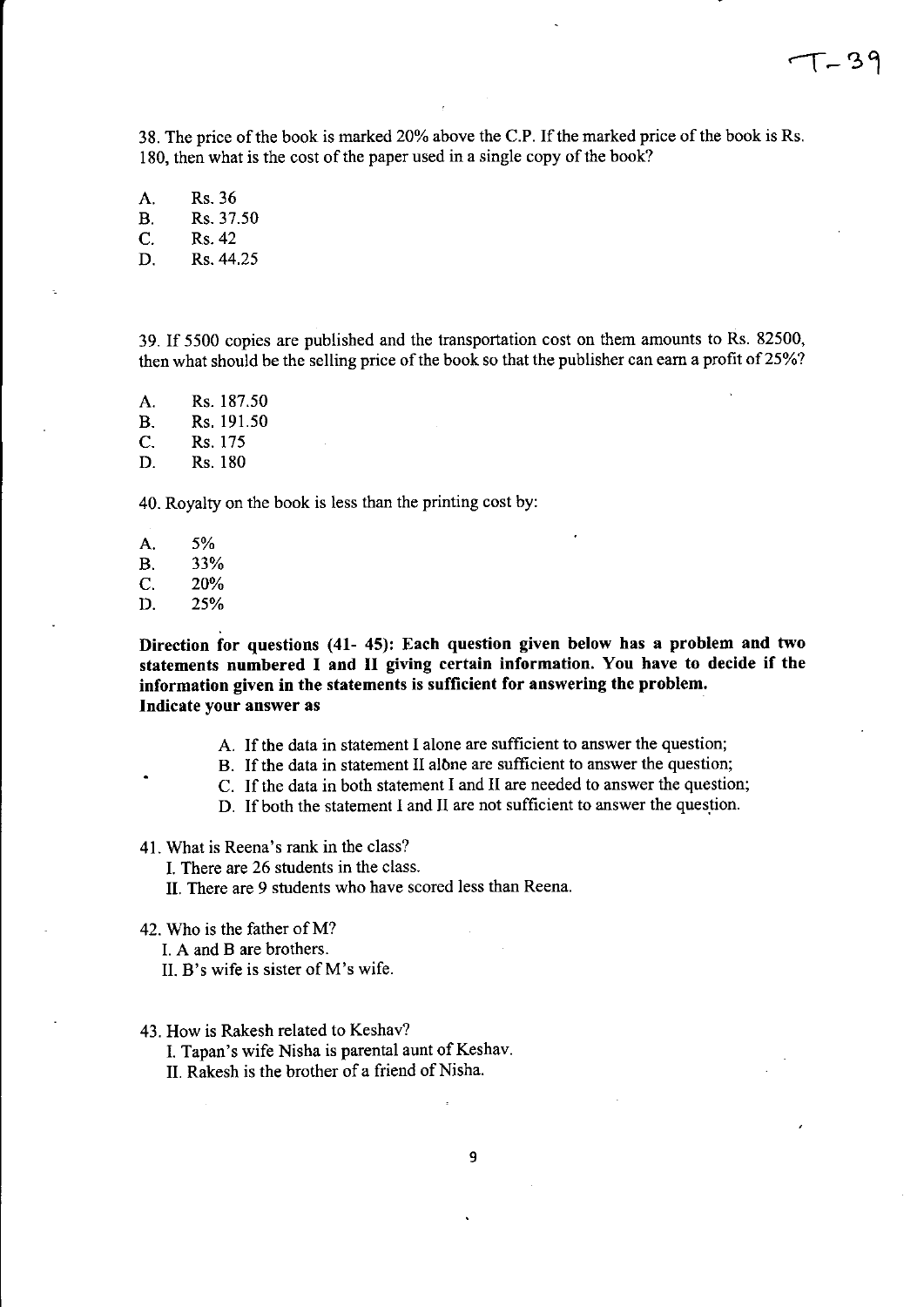44. Among four friend A, B, C, D, who is the heaviest?

I. B is heavier that A, but lighter than D.

II. C is lighter than B

45. Total money with Naresh and Ajay is 28 percent of that with Usman. How much money is Ajay having?

I. Usman has got Rs. 75000.

II. The ratio of money of Naresh to money held by Ajay is 1:3

## Section IV - English Proficiency

## Direction for questions (46-49): From The given words, choose a word which means almost the same as given below

46. Discomfited

- A. Irritated
- B. Embarrassed
- C. Displeased
- D. Disappointed

47. Self-esteem

- A. Self-respect
- B. Dignity
- C. Decorum
- D. Self-awareness

## 48. Invalidate

- A. Invariable
- B. Nullify
- C. naughty
- D. Intractable

Direction for questions (49-51): From the given words, choose a word which means the almost opposite as the given word.

#### 49. Nebulous

- A. Fundamental
- B. Clear
- C. Porous
- D. indistinct

#### 50. Odious

- A. hateful
- B. attractive
- C. repulsive
- D. vile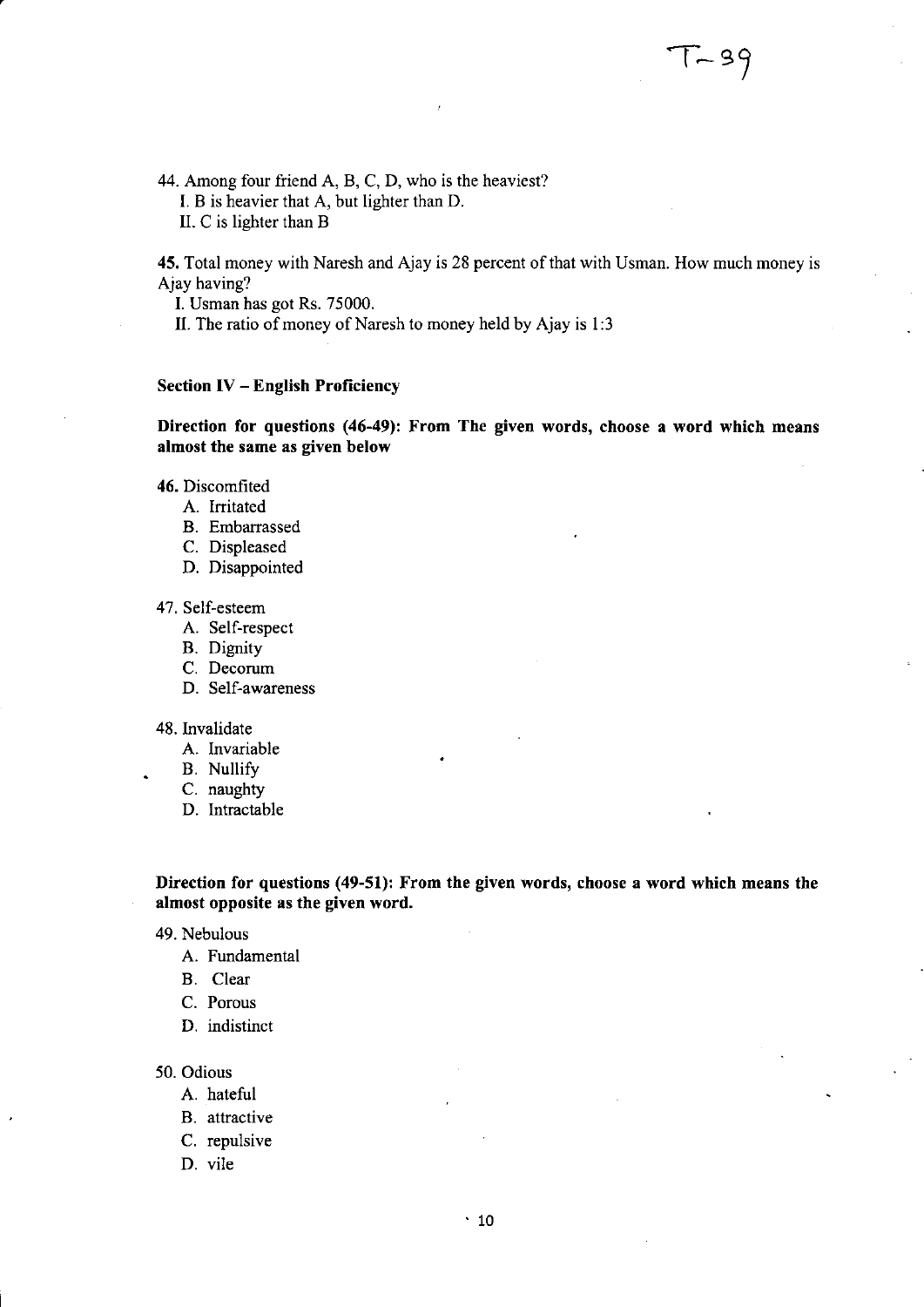- 51. Humdrum
	- A. Exciting
	- B. Active
	- C. Stormy
	- D. Daring

## Direction for questions (52-54): Fill in the blanks with the option that has the most appropriate set of words.

52. Reliance is the largest corporation in India and is stilL ................. at a pace that makes the old money empires of Tata and Birla companies look .................... .

- A. developing, indecisive
- B. growing, apologetic
- C. expanding, slothful
- D. escalating, penchant

53. Without a........................ labour force, including effective leadership and intelligent middle management, no amount of foreign assistance or natural. wealth can ensure successful .................... and modernization.

- A. significant, management
- B. productive, development
- C. sizable, growth
- D. skilled, management

54. The problem of housing shortage ------------- with the population explosion has also been- ----------- by this policy.

- A. Projected, discussed
- B. Dispensed, acknowledged
	- C. Threatened, manifested
	- D. Compounded, addressed

## Direction for questions (55 -56): Choose grammatically correct option for the following questions.

55. A. Any organization, large or small, trades with many different people and companies.

B. Any organization, large or small, trade with many different peoples and companies.

C. Any organization, large or small, trade with many different people and company.

D. Any organization, large or small, trades with many different people and companies.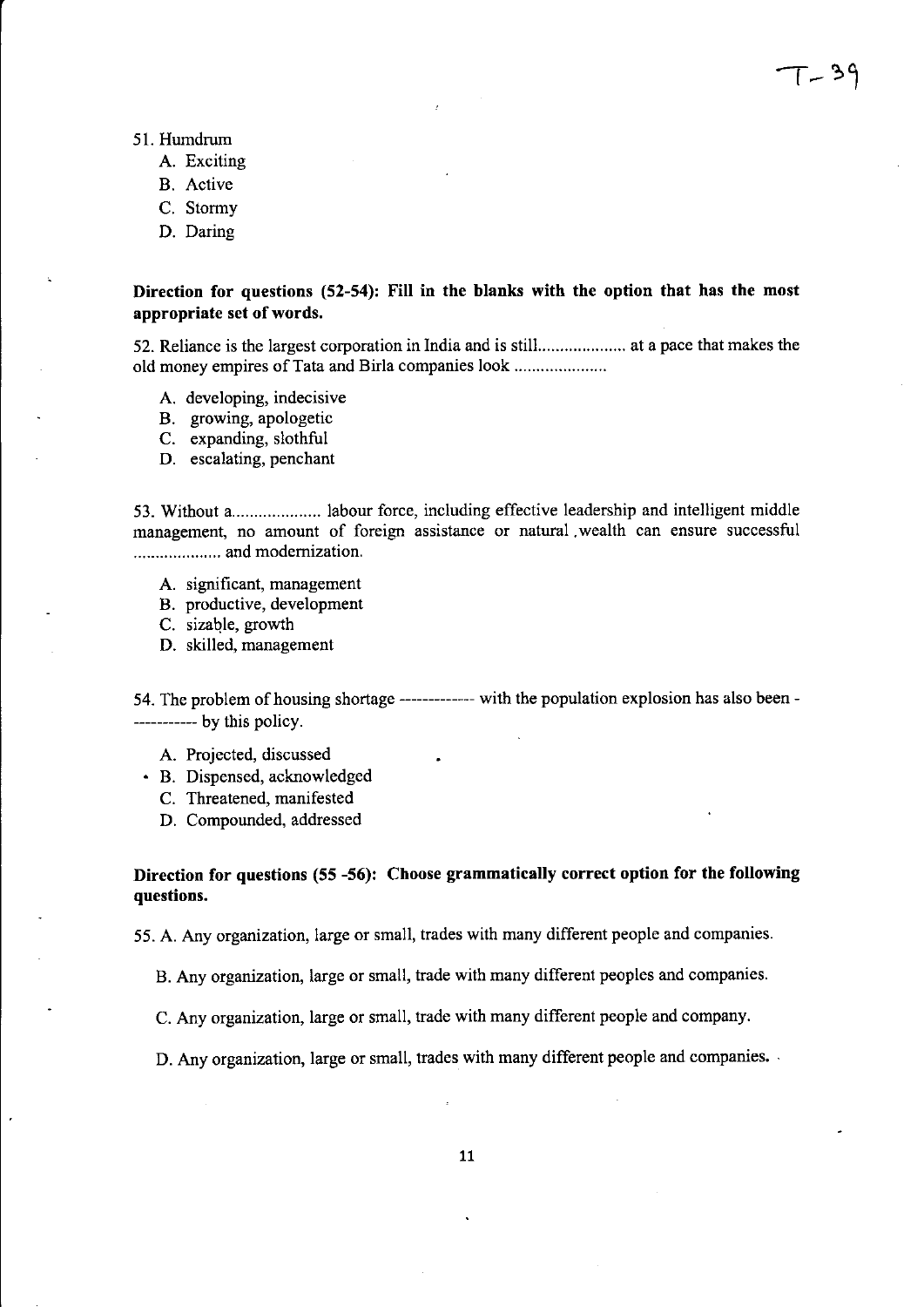56. A. It appears you have come here with a view to insult me

B. It appears you have come here with a view to insulting me

c. It appears you have come here with a view of insulting me

D. It appears you have come here with a view for insulting me

**Direction for questions** (57-60): In the following questions, a part of the sentence is underlined. This is followed by four options, select the option which best rephrases the underlined part.

57. Being abandoned by our friends is the cause of great sorrow for us.

- A. We feel great sorrow when our friends abandon us
- B. Being abandoned by our friend is the cause of great sorrow for us.
- C. Our being abandoned by our friend is the cause of great sorrow.
- D. Abandoned by our friend, sorrow is the result.

58. The number of children seeking admission in this college has risen sharply this year, even though it may be only temporarily.

- A. even though the rise may be only temporarily
- B. but it may be temporarily rise only
- C. but the rise may be only temporary
- D. but such a rise may only be a short lived one.

59. Your taking a loan to buy a car annoyed Father

- A. Your taking a loan to buy a car annoyed Father.
- B. Your taking a loan to buy a car aggravated Father.
- C. You taking a loan to buy a car irritated Father
- D. You taking a loan to buy a car annoyed Father.

60. The goverrunent requires that these forms should be submitted before the end of the financial year.

A. that these forms should be submitted

- B. that these forms be submitted
- C. for these forms to be submitted
- D. these forms submission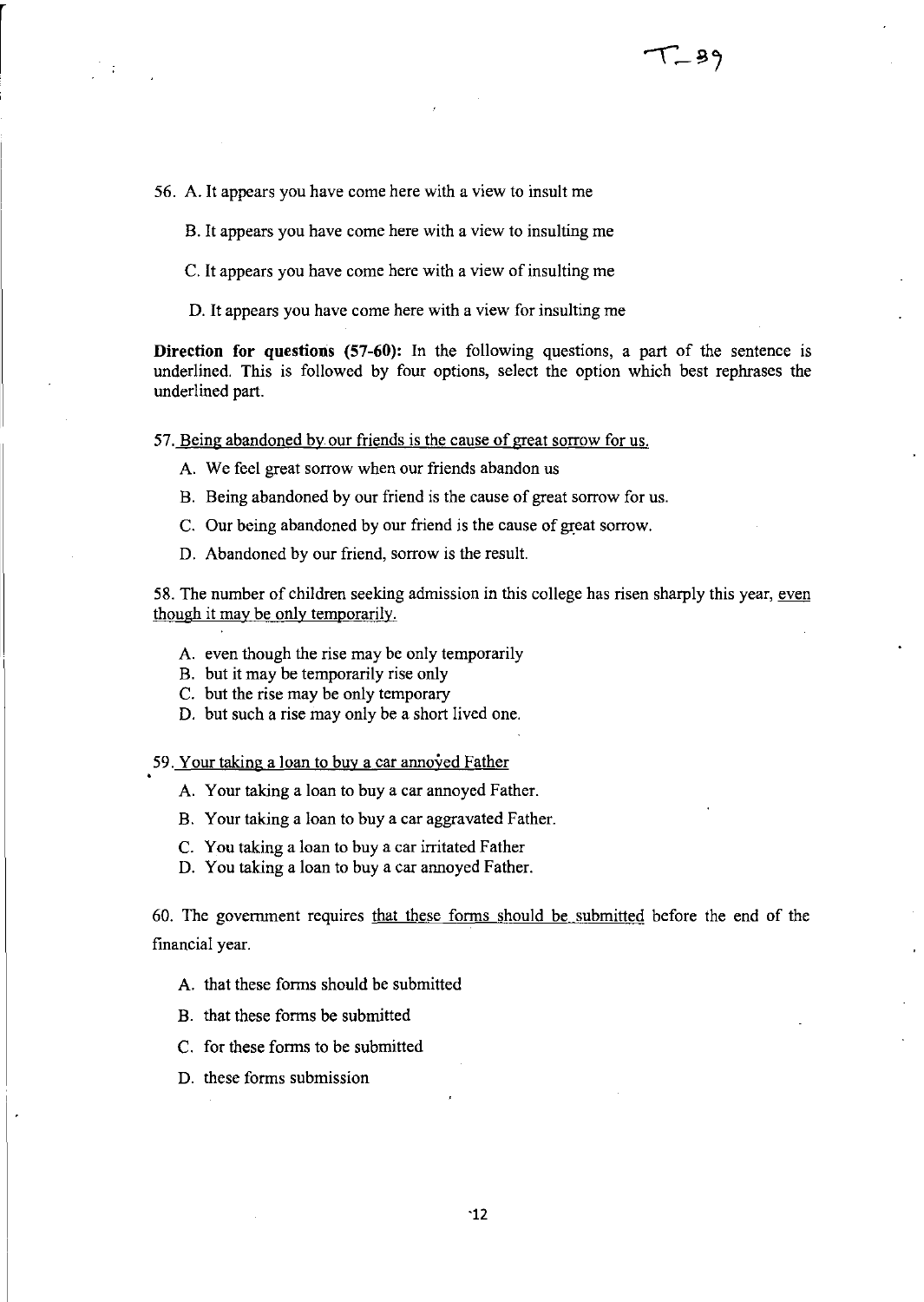### **Section V - Quantitative Aptitude**

r

61. One day Hemang left home and walked 10 km towards south, turned left and walked 12 km, turned left and walked 15 km and turned left and walked 12 km. How many km will he have to walk to reach his home straight?

> A. 10 B. 12 C. 15 D. 5

62. Complete the series: 4, -8, 16, -32, 64, ?

A. 128 B. -128 C. 192 D. -192

63. Find out the wrong number in the sequence 36, 54, 18,27,9, 18.5,4.5

A. 4.5 B. 18.5 C. 54 D. 18

64. In a code language HYDERABAD is coded as IAGIWGIIM, then the code of YIJAYAWADA will be:

- A. WKMDEGDMIK
- B. WKEMGDDIMK
- C. WKEMDGDMIK
- D. WKMEDGDIMK

65. Introducing, Ramesh to her husband a women said, "His brother's father is the only son of my grandfather". The woman is related to Ramesh as:

A. Aunt

B. Mother

C. Sister

D. Daughter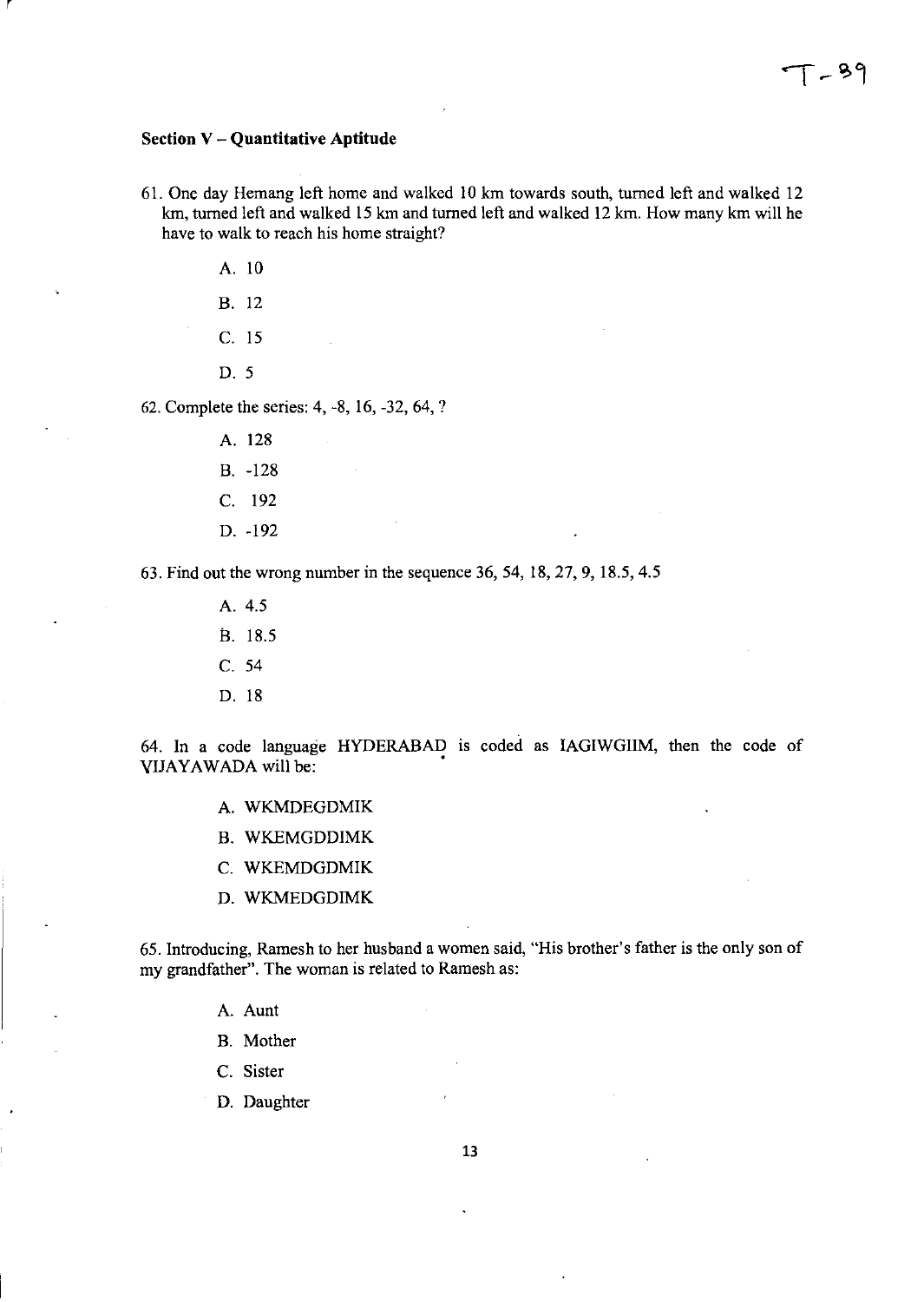66. The present age of Sanjay is 2 times the age of his son. 12 years hence, the ratio of their ages will be 3:5. What is the present age of Sanjay?

- A. 48 yrs
- B. 54 yrs
- C. 56 yrs
- D. 64 yrs

67. If the weekday of 21 August 2019 is falling on Wednesday, what will be the week day on 27 December, 2019?

- A. Wednesday
- B. Thursday
- C. Friday
- D. Saturday

68. Two numbers are in the ratio 5:6. If 5 is subtracted from the first and 6 is added to the second, the ratio becomes 1:2. The difference between the two numbers is .........

- A 12
- B. 10
- C. 8
- D. 4

69. The HCF and LCM are 12 and 336 respectively. If one of the numbers is 84, the other is

- A. 36 B. 48
- C. 72
- D. 96

70. When 0.36 is written in simplest fractional form, the sum of the numerator and denominator is ...

> A. 24 B.34 C.68 D.72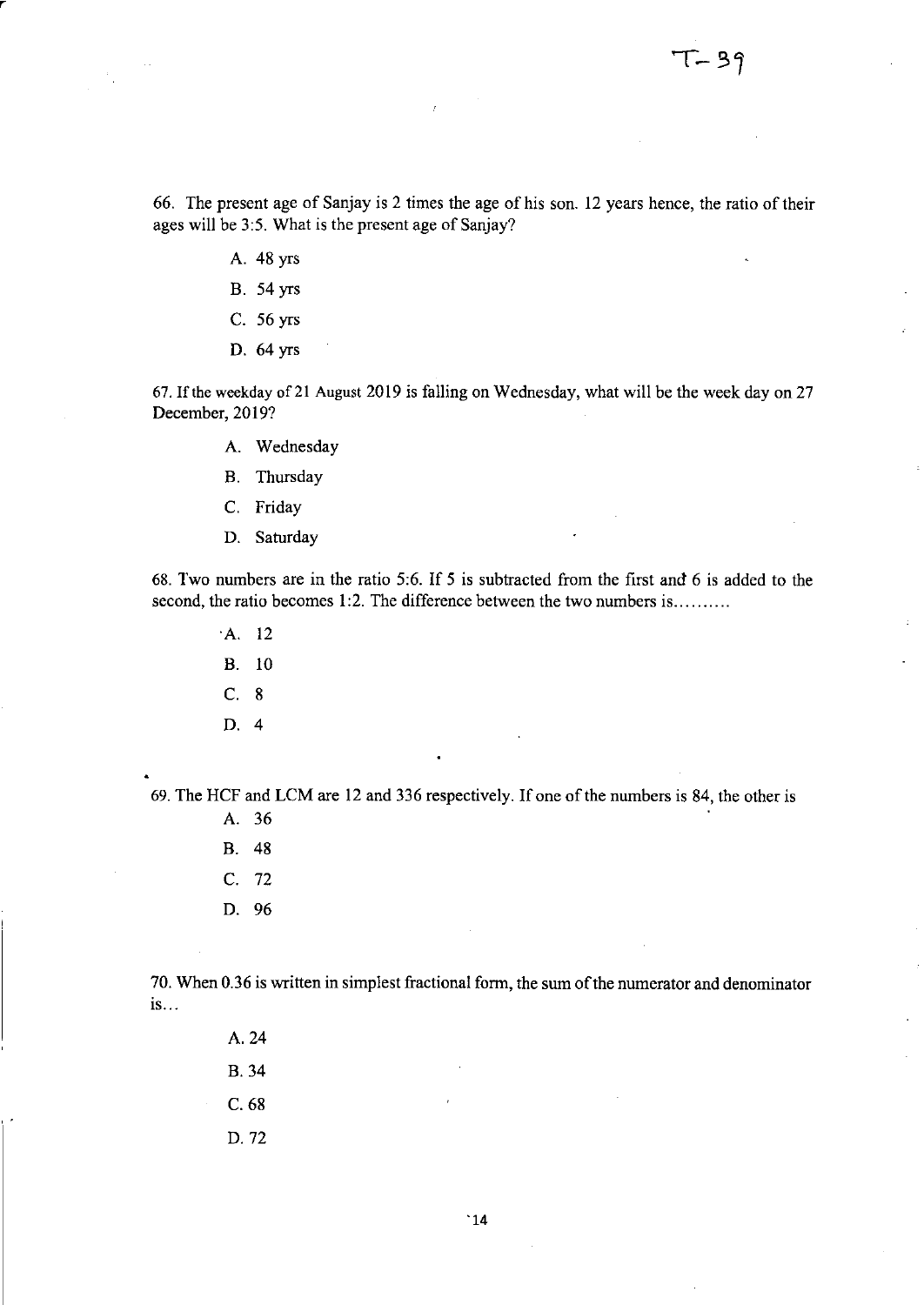71. If 70% of  $\frac{2}{5}$  of one number is 126, what is that number?

- A. 400 B. 460 C. 420
- D.450
- 72. Suresh purchased an item for Rs. 10,000 and sold it at the gain of 40%. From that amount, he purchased another item and sold it at the loss of 25%. What is his overall gain/loss?
	- A. Loss of Rs. 500
	- B. Gain of Rs. 500
	- C. Neither gain nor loss
	- D. Gain of Rs. 600
- 73. If  $\times$  is replaced with  $+$ ,  $\div$  is replaced with  $\times$ ,  $-$  is replaced with  $\div$ ,  $+$  is replaced with  $-$ , then  $40 \div 20 - 5 \times 10 + 5 =?$ 
	- A. 170
	- B. 165
	- C. 150
	- D. 175
- 74. In a garden there are 3,136 trees and number of rows of trees is equal to number of columns of trees. How many rows of trees are there in the garden?
	- A. 44
	- B. 46
	- C. 54
	- D. 56
- 75. Ratio of salaries of Naveen and Praveen is 4:5 and after a hike of Rs. 40,000 each in their salaries the ratio changed to 5:6. What is the current salary of Praveen after the hike?
	- A. Rs. 1,80,000
	- B. Rs.2,16,000
	- C. Rs. 2,40,000
	- D. Rs. 2,52,000